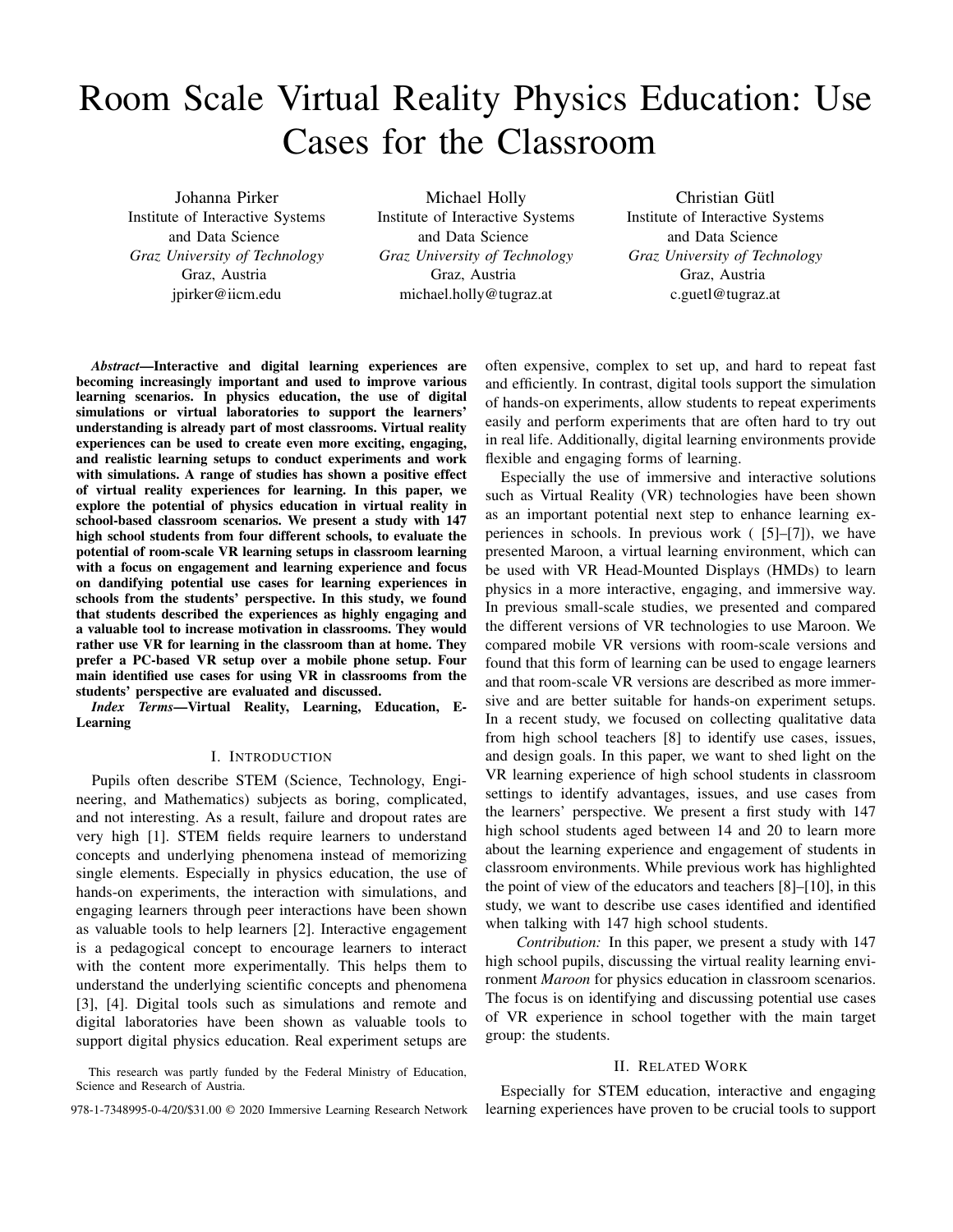learners and help them to understand phenomena and concepts [1]. For physics education, the use of simulations, animations, and digital interactive experiments has been used since many years as supplementary teaching material also in classroom settings to help learners to understand the underlying concepts of theoretical formulas and phenomena [11]. Also, the use of virtual and remote laboratories has been shown to support learners by providing them a digital environment to conduct experiments, which can be in real life too expensive, dangerous, or complicated [12]. It has been demonstrated that digital tools are a valuable resource to support the students' understanding, and that they are a cost-effective, safe, and fast alternative to traditional desktop experiments setups [13].

Especially virtual reality technologies have been shown as valuable tools to enable engaging and immersive laboratory learning setups. Early applications of virtual reality learning environments have already shown the potential of using these technologies to support the learner in understanding phenomena and engaging them while learning. Virtual reality has been shown as particularly successful when traditional lectures were inappropriate or difficult to explain the learning content [14]. Also, using virtual reality technologies to support physics education has been introduced very early and has been identified as a promising tool able to change the future of learning [15].

Since the introduction of low-cost and lightweight HMDs supporting virtual reality experiences, increasingly more researchers have looked into the effects of engaging students with the use of virtual reality experiences. In a study of 2020, the authors showed the potential from the users point of view and discussed the user experience of 12-13 year old children using a 3D virtual learning environment to learn physics [16]. As virtual reality has become more affordable, more immersive, and is now more and more available for a broader user base [17], we can think of new ways of introducing this technology in every day's classroom settings.

While many studies show the positive effect of VR on learning, engagement, and the user experience, and also the hardware is now in an affordable prize-range, it is crucial to understand better potential practicable use cases for learning with VR in schools.

## III. MAROON - VIRTUAL LEARNING APPLICATION

Maroon<sup>1</sup> is a three-dimensional learning application, developed in Unity<sup>2</sup> and designed similar to a first-person game. It is designed as a learning management system (LMS) and illustrated as a virtual laboratory environment with different experiment stations. The stations show representations of the learning content or experiments. As soon as a user (first-person view) approaches such a station, he or she gets teleported to a different scene, which allows the interaction with the learning experience. Maroon can be built to different operating systems and support different technologies such as virtual reality devices, mobile technologies, or web-based applications with different levels of engagement and immersion. Implementation details, as well as the evaluation of the different versions, can be found in [5]–[7].

In these studies, we found that room-scale VR experiences were described as most engaging and most immersive when compared to mobile VR setups or setups using a traditional PC. However, from a pedagogical point of view, it was also found that a room-scale setup will pose the biggest challenge for classroom setups and mobile VR solutions might be a better fit for such learning scenarios. Therefore, further studies have been designed and compiled to evaluate and define potential learning scenarios for room-scale VR setups, which are more suitable for the classroom. In a more recent previous study, we focused on identifying use cases, issues, and advantages from the teacher's perspective (see [8]). We found that the experiences of learners and educators highly differ.

As a result, in this paper, we want to focus on evaluating the room-scale virtual reality version of Maroon in classroom settings with the learners; in our case high school students. The goal is to evaluate and discuss potential learning scenarios with a room-scale virtual reality experience in school settings from the students' perspective and find out more about requirements, the potential, and challenges when bringing a VR experience to the classroom. For the evaluation described in this paper, we present a study focusing on the experience with the VR interaction design, the central laboratory room, and two interactive physics experiments explaining Faraday's Law and Huygens' Principle.

*Experiements:* To visualize *Faraday's Law*, we designed a virtual experiment where a magnet and a non-magnetic conducting ring are aligned on a horizontal axis. Users can interact with the magnet by grabbing it with the controller and moving it along the axis. As soon the magnet is moved through the ring, the current is induced. Information about the current is illustrated on a monitor. Users can also feel the acting force through haptic feedback in the controller. Elements such as the coil's mass and the resistance and the magnet's dipole moment can be changed on a panel to the user's right. To visualize and teach about *Huygens' Principle* (diffraction), we designed a virtual experiment setup with a basin filled with water in the middle of the room. In this basin, users can interact with a slit plate, move it from left to right, and observe the interference pattern generated by diffraction. Different forms of interactions are integrated. Users can grab the plate with the controller and move it. They can also change the length, frequency, and the color of the waves, as well as the propagation model.

#### IV. EVALUATION

We performed a user study with 147 students using Maroon in four Austrian schools. The goal of the study was to identify the potential of room-scale VR setups in classrooms with a focus on the (1) overall experience and the students' engagement, (2) the usability, (3) the learning value, and (4) discuss use cases from the students' perspective.

<sup>1</sup>https://maroon.tugraz.at/

<sup>2</sup>https://unity3d.com/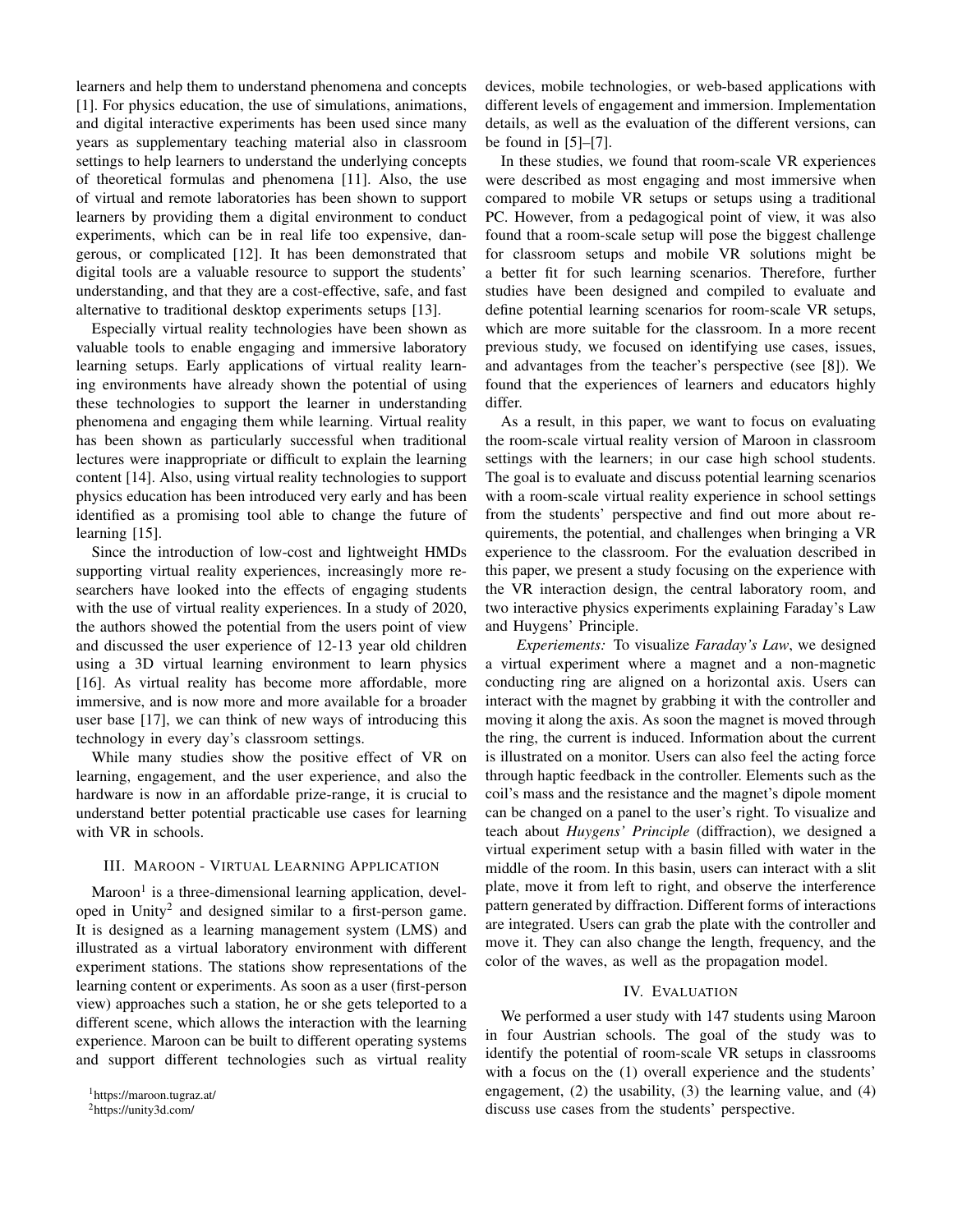# *A. Setup*

The room-scale setup is designed to be portable. We use a Laptop, an HTC Vive<sup>3</sup> including the two lighthouses and the two controllers, and two tripods for the lighthouses. The setup area needs to be at least 2m x 2m. The setup time is about 20 minutes. For the evaluation, in each classroom, we set up two HTC Vive room-scale experiences. Only lighthouses were used to capture both HMDs. Per classroom, two students were able to conduct experiments at the same time, while the other students would observe and watch others interacting with the simulations. We did not use additional headphones, so students did not hear any sounds or audio so that we can talk to them during the experiments.

#### *B. Material and Procedure*

In previous studies [7], we were able to show in an A/B study that VR experiences have a higher potential in achieving a high level of user engagement, immersion, and also the usability was rated as higher. Due to the high number of participants and the classroom situation, the setup of an A/B split study was not feasible. In this paper, we want to focus on identifying and discussing the potential of a VR setup in a classroom experience and discuss potential use cases with students.

We collaborated with four local schools and recruited two school classes per school to participate in the study. A total of 147 students participated in the experiment. At first, the participants filled out a 30-item pre-questionnaire about their age, gender, and experience with games, VR technologies, and digital learning tools. After that, all participants were given a short introduction about the process and the interaction with the VR devices. We familiarized them with the test environment, the HMD, and the different tasks. The first task was to solve a small assignment using the "*Faraday's Law*" experiment. The second task was to solve an assignment using the "*Huygens' Principle*" experiment. After the tasks, the participants filled out a post-questionnaire. This questionnaire consisted of open-ended questions about their overall experience and the two tasks. In the second part, participants were asked to rate their experience, and their engagement with the learning tools on a Likert scale between fully disagree (1) and fully agree (5). We used the System Usability Scale (SUS) [18] to measure the usability of the system. We aim at iterating the design of the system and interactions with the system and want to track the scale during this process to be able to measure improvements. We used the Computer Emotion Scale [19] to measure how the students' experiences are interacting and learning with the new software. Several open questions were used to gain a deeper understanding of their experience in terms of usability, as well as their ideas for various scenarios and use cases.

#### *C. Participants*

All 147 participants (93 male, 54 female) were students of four different Austrian schools from 8 different school classes.

<sup>3</sup>https://www.vive.com/

The students were aged from  $14$  to  $20$  (M=16.29; SD=1.28). 51 of the participants were wearing glasses or contact lenses.

We asked each student to rate their previous experience with computers, video games, and VR on a Likert scale ranging from low (1) to high (5). Most of them reported to be experienced using computers (M=3.3; SD=0.98) and also video games (M=3.3; SD=1.41). Most of them were not experienced with VR (M=1.83; SD=0.99). Most of them would play video games often (M=3.25; SD=1.58), 113 mentioned that they like playing video games. Their most popular genres were action (81 students), strategy (58), role-playing (51), and adventure (51). One hundred (68%) of the participants mentioned that they have already heard before of devices such as Oculus Rift or HTC Vive. Twenty-nine participants have already used the Oculus Rift, 15 the Google Cardboard, 24 the HTC Vive, and 19 the Samsung Gear. No one has ever tried the Hololens. Ten have experienced cybersickness before when using an HMD.

When we asked them about their experience with e-learning tools, they mentioned Youtube, Babble, Moodle, Easy4Me, Drops, or Phyphox. When we asked them if they would use simulations of experiments for learning, only 8 answered "yes". When we asked them if they think that VR for learning physics is a good idea, 126 answered "yes".

#### V. RESULTS

In the following sections, the results with a focus on usability, engagement, and immersion, the learning experience, and also the potential of various use cases are presented. Not all students finished all questionnaires or wanted to answer specific questions.

#### *A. Usability*

Participants were asked if they felt sick or dizzy when using the VR experience. 112 answered the question with "no", 30 answered with "yes". The students were asked about their emotions during interaction with the new technology. Therefore, the Computer Emotion Scale was used to get an understanding of the emotions happiness, sadness, anxiety, and anger. As illustrated in Table I, the rating of emotions referring to happiness (e.g., satisfied, excited, curious) was high (2.37, SD=0.12, where 3 is the highest rating) and sadness, anxiety, and anger were rated as very low. 98 students completed the SUS. The SUS results in a score of 72.6. SUS scores have a range of 0 to 100, and a score above 68 can be considered above average usability. Comparable results have been achieved and discussed in more detail in [7]. These results are also reflected in the open-ended answers of the learners. We asked the students about their experience with the controllers and the interaction design. Most students did not experience any problems with either. Some mentioned that they needed a few minutes to get used to the new form of interaction with the controllers. Some mentioned that the form of locomotion (teleportation) was new and felt unusual.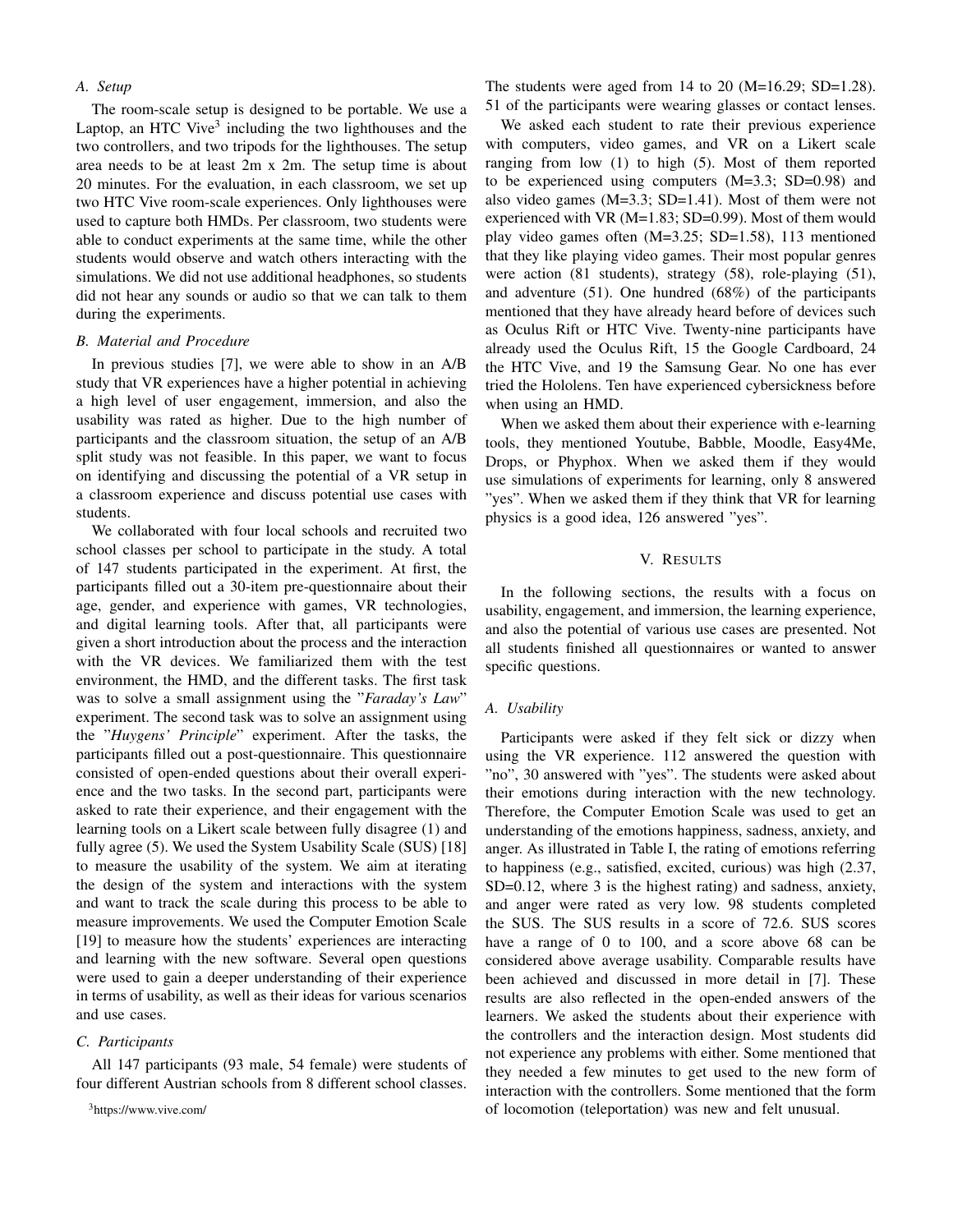#### TABLE I

RESULTS OF THE 12-ITEM COMPUTER EMOTION SCALE ON A LIKERT SCALE BETWEEN 0 (NEVER) AND 3 (ALWAYS).

| <b>Happiness</b><br>Sadness<br>Anger | 2.37<br>0.29<br>0.15 | 0.12<br>0.09<br>0.05 | Satisfied, Excited, Curious<br>Disheartened, Dispirited<br>Irritable, Frustrated, Angry |
|--------------------------------------|----------------------|----------------------|-----------------------------------------------------------------------------------------|
| Anxiety                              | 0.42                 | 0.14                 | Anxious, Insecure, Helpless, Ner-                                                       |
|                                      |                      |                      | vous                                                                                    |

#### TABLE II

LEARNING EXPERIENCE RATED BY THE STUDENTS ON A LIKERT SCALE BETWEEN 1 (NOT AGREE) AND 5 (FULLY AGREE). X REFERS TO THE VR PHYSICS EXPERIENCE

|                                                                                    | AVG  | SD   |
|------------------------------------------------------------------------------------|------|------|
| I would like to learn with X                                                       | 3.74 | 0.77 |
| It is a good idea to use X for learning                                            |      | 0.91 |
| X is a good supplement to regular learning                                         |      | 0.94 |
| I learned something with X                                                         |      | 0.52 |
| X makes the content more interesting                                               |      | 0.99 |
| X makes the content easier to understand                                           |      | 0.66 |
| X makes learning more fun                                                          |      | 0.98 |
| X makes learning more interesting                                                  | 3.98 | 0.88 |
| The experience with X inspired me to learn more<br>about Physics                   |      | 0.3  |
| Learning with X was more motivating than ordinary<br>exercises                     |      | 0.82 |
| It makes course content more interesting to learn<br>about                         | 3.99 | 0.88 |
| I would rather like to learn Physics with X than                                   | 3.72 | 0.68 |
| with traditional methods                                                           |      |      |
| I find regular Physics classes boring                                              | 3.43 | 0.59 |
| Seeing the simulations with VR glasses was engag-                                  |      | 0.71 |
| ing                                                                                |      |      |
| Seeing the simulations with VR glasses was interest-<br>ing                        | 4.19 | 1.00 |
| Seeing the simulations with VR glasses was more                                    |      | 0.98 |
| engaging than without                                                              | 2.85 | 0.27 |
| I would rather use the Virtual Physics Lab on my<br>Phone $(+ \text{ VR}$ glasses) |      |      |
| I would rather use the Virtual Physics Lab on my<br>own PC                         |      | 0.46 |
| I would buy the VR glasses and download the                                        | 2.94 | 0.32 |
| <b>Immersive Physics Lab at home</b>                                               |      |      |
| I would like to learn with X in the classroom                                      | 3.70 | 0.69 |

#### *B. Engagement, Immersion, and Learning*

On a Likert scale between 1 (not at all) and 10 (fully immersive), the immersion of the experience was rated with an average of 7.81 (SD=0.98), Table II gives an overview of the students' experience with the VR setup with a focus on learning experiences. The learners have mentioned the experience as especially exciting and "funnier" and have also noted that the VR experience makes learning more enjoyable. Especially in comparison to a traditional learning experience, learners have noticed that VR is more motivating. They would are more likely to use the application on their PC than on their smartphone. They would prefer to learn at school rather than at home. The VR Experience has only inspired some to learn more about physics. 100 students said that they would like to learn with VR. 17 said that they would like to learn specific subjects with VR. 24 do not want to learn with VR.

# *C. Use Cases in School*

In open questions, we asked the students about potential use cases and how they would like to use virtual reality experiences in school.

*How to Use VR in Schools:* The following use cases were mentioned by several students and are sorted based on the number of mentions:

- (1) A dedicated VR room in every school: Students mentioned that they would prefer using a dedicated VR room for learning. This includes learning as part of the class hours but also learning after school.
- (2) Weekly class to supplement the learning material with the simulation in VR: Since the setup phase for virtual reality takes time, many students suggested to use virtual reality scenarios once a week to supplement the learning material learned in this week.
- (3) Project work 1-2 times per term: Some students also mentioned the potential to use blocked VR classes as project work one or two times per term to avoid time loss due to the VR setup.
- (4) Multi-player experience: Several students mentioned the requirement to learn with peers in a virtual reality setup. Collaborative virtual reality solutions can support the learning process.

*What to Learn in VR:* Additionally, we asked the students what additional learning experience, specific experiments, and phenomena they would like to see in VR. Several students mentioned the following experiences:

- 1) Astronomy
- 2) Chemistry
- 3) Computer science education
- 4) Geography
- 5) History
- 6) Mathematics
- 7) Biology/anatomy
- 8) Engineering in general
- 9) Music education.

As can be seen, students were especially mentioning subjects from STEM fields to be supplemented with virtual experiences and simulations.

# *D. General Comments*

We asked students what they did not like. Some mentioned that they would like to have improved graphics. Especially improved readability of text was mentioned. Additionally, they suggested to include more experiments in the laboratory. Some students reported that they did not like the cable and the heaviness of the device. Some also mentioned that the setup of the VR experience is cumbersome.

#### *E. Limitations*

This study was not designed as a A/B split study because of the classroom setup in the schools. The goal of this study was mainly to get opinions from a large number of high school students.